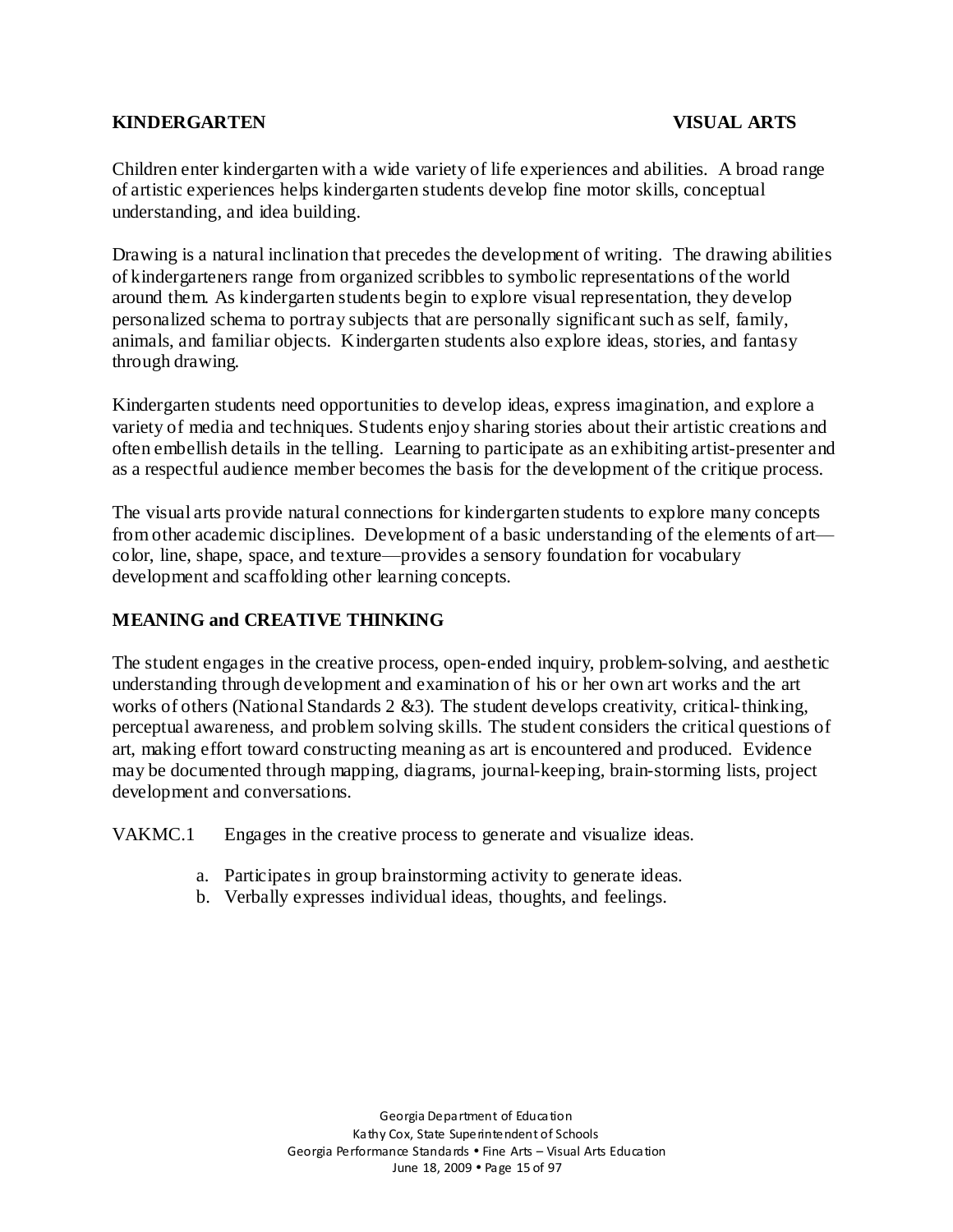VAKMC.2 Formulates personal responses.

- a. Generates visual images by manipulating art materials.
- b. Mentally recalls and produces visual images (e.g., people, places, animals, things, locations, events, actions) using a variety of art materials.
- c. Makes connections between visual images and personal experiences.
- d. Expresses individual ideas, thoughts, and feelings through drawing.
- VAKMC.3 Selects and uses subject matter, symbols, and/or ideas to communicate meaning.
	- a. Uses pictures to tell a story.
	- b. Understands that symbols can convey different kinds of meaning.
	- c. Looks at objects and thinks about ideas in relationship to one another and observes relationships in works of art.

# **CONTEXTUAL UNDERSTANDING**

The student understands the visual arts in relation to history and culture (National Standard 4).

The student recognizes the impact of art on history and different cultures, and how history and culture have influenced art. The student plans for and participates in a variety of activities that promote personal engagement in the study of art history and culture.

VAKCU.1 Identifies artists and offers ideas about what art is and who artists are.

- a. Recognizes self as an artist.
- b. Identifies artists in his/her community.
- c. Understands own ideas as unique to him/her.
- VAKCU.2 Views and discusses selected artworks.
	- a. Talks about artworks of significant artists that have recognizable subjects and themes.
	- b. Discusses art from a variety of world cultures.
	- c. Recognizes the unique contributions of Georgia artists and art forms.
	- d. Points out clues in selected artworks that determine time and place.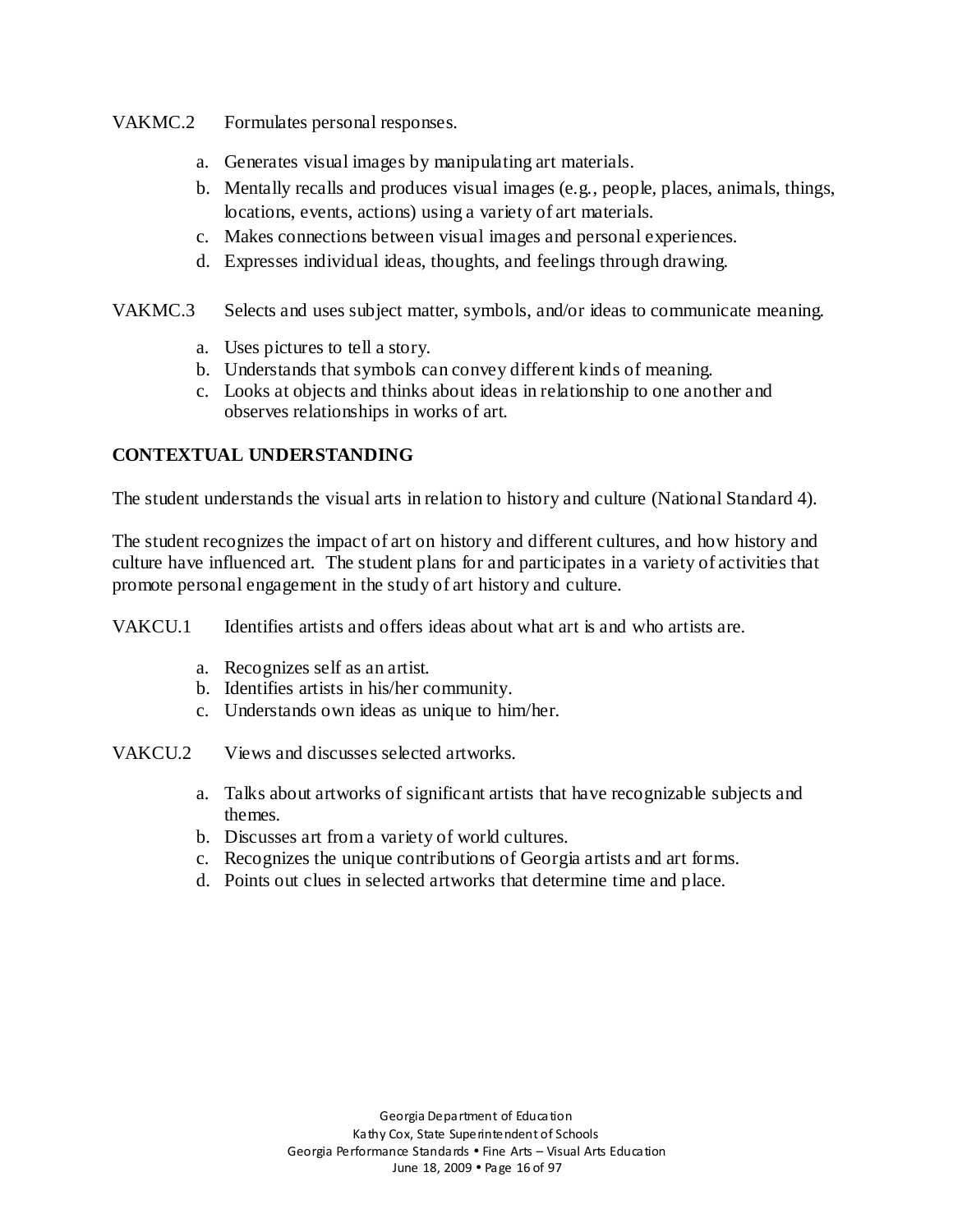## **PRODUCTION**

The student creates artworks by applying media, techniques, and processes to formulate and express his or her ideas and conceptual understandings (National Standard 1).

Experiencing the role of the artist, each student applies media, techniques, and processes developing basic skills and increasing confidence. Through experience in a range of art processes, use of a variety of materials, and development of a repertoire of techniques, the student begins to relate process, material, and technique to the communication of ideas. Media/techniques should include, but are not limited to, drawing, painting, sculpture, ceramics, fiber arts, printmaking, and digital media art techniques. The student should be engaged in wellrounded studio art experiences.

VAKPR.1 Creates artworks based on personal experience and selected themes.

- a. Creates artworks to express individual ideas, thoughts, and feelings from memory, imagination, and observation.
- b. Creates artworks emphasizing one or more elements of art (e.g., color, line, shape, form, texture).
- c. Combines materials in new and inventive ways to make a finished work of art.
- VAKPR.2 Understands and applies media, techniques, and processes of two-dimensional works of art (e.g., drawing, painting, printmaking, mixed media) using tools and materials in a safe and appropriate manner to develop skills.
	- a. Attempts to fill the space in an art composition.
	- b. Creates drawings with a variety of media (e.g., pencils, crayons, pastels).
	- c. Draws a variety of lines (e.g., straight, curved, angled, broken, thick, and thin) and shapes (e.g., geometric, organic/free form shapes).
	- d. Creates lines with a variety of media and art tools (e.g., pencils, crayons, scissors, paint brushes, found objects).
	- e. Creates paintings with a variety of media (e.g., finger-paint, tempera, watercolor).
	- f. Uses color to express thoughts, feelings, and ideas.
	- g. Mixes colors to make new colors.
	- h. Explores printmaking using a variety of stamping techniques. (e.g., thumbprints, cardboard, sponge, found objects)
	- i. Uses an awareness of pattern and texture to create a print.
	- j. Develops manual dexterity through craft techniques (e.g., collage, stitchery, weaving)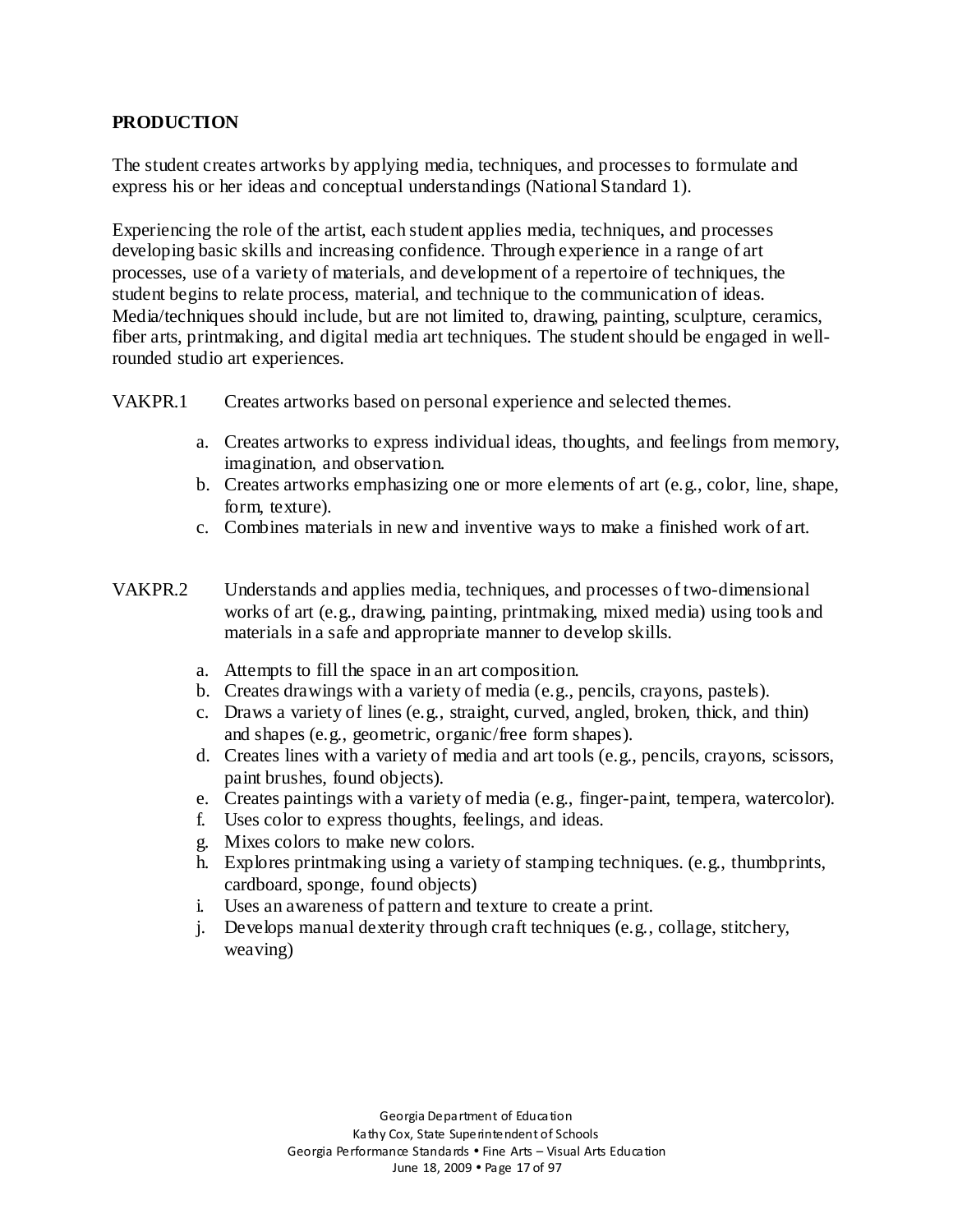- VAKPR.3 Understands and applies media, techniques, and processes of three-dimensional works of art (e.g., ceramics, sculpture, crafts, and mixed-media) using tools and materials in a safe and appropriate manner to develop skills.
	- a. Makes pots and/or forms using pinch construction.
	- b. Incorporates texture into a design.
	- c. Employs simple construction techniques.
	- d. Recognizes form as not flat.
	- e. Demonstrates that shapes can be put together to make new shapes or forms.
	- f. Creates composition using traditional and/or contemporary craft materials and methods (e.g., paper sculpture, found object, sculpture, jewelry).

VAKPR.4 Participates in appropriate exhibition(s) of artworks.

- a. Develops title for finished work.
- b. Views and discusses displayed artwork.

# **ASSESSMENT and REFLECTION**

The student critiques works of art while reflecting upon and assessing the characteristics and merits of his or her artwork and the artwork of others (National Standard 5). The student describes and assesses materials, techniques, and processes used to complete a finished artwork. The student demonstrates the ability to reflect upon and interpret the construction of meaning in his or her own artwork and the artwork of others. Interacting with peers, the student expresses a personal viewpoint and offers constructive criticism.

VAKAR.1 Discusses his or her own artwork and the artwork of others.

- a. Shows an interest in art.
- b. Describes his or her artwork, revealing media subject and story.
- c. Compares and contrasts artworks based on subject, theme, and/or elements.
- d. Expresses preference for one of two or three artworks (reproductions).
- e. Uses art terms with emphasis on the elements of art: space, line, shape, form, color, value, texture.
- f. Identifies and names lines (e.g., straight, curved, broken, zigzag, spiral, scalloped, thick and thin).
- g. Recognizes organic shapes and names geometric shapes.
- h. Correctly names colors.
- i. Lists primary colors.
- j. Names geometric forms (e.g., spheres, cubes).
- k. Identifies relationships of placement in space (e.g., beside/overlapping, above/below, close/far, right/left, top/bottom, front/back, over/under).
- l. Identifies space as empty or crowded.
- m. Identifies texture as the way something feels.
- n. Names a variety of textures (e.g., smooth, rough, hard, soft).

Georgia Department of Education

Kathy Cox, State Superintendent of Schools

Georgia Performance Standards Fine Arts – Visual Arts Education